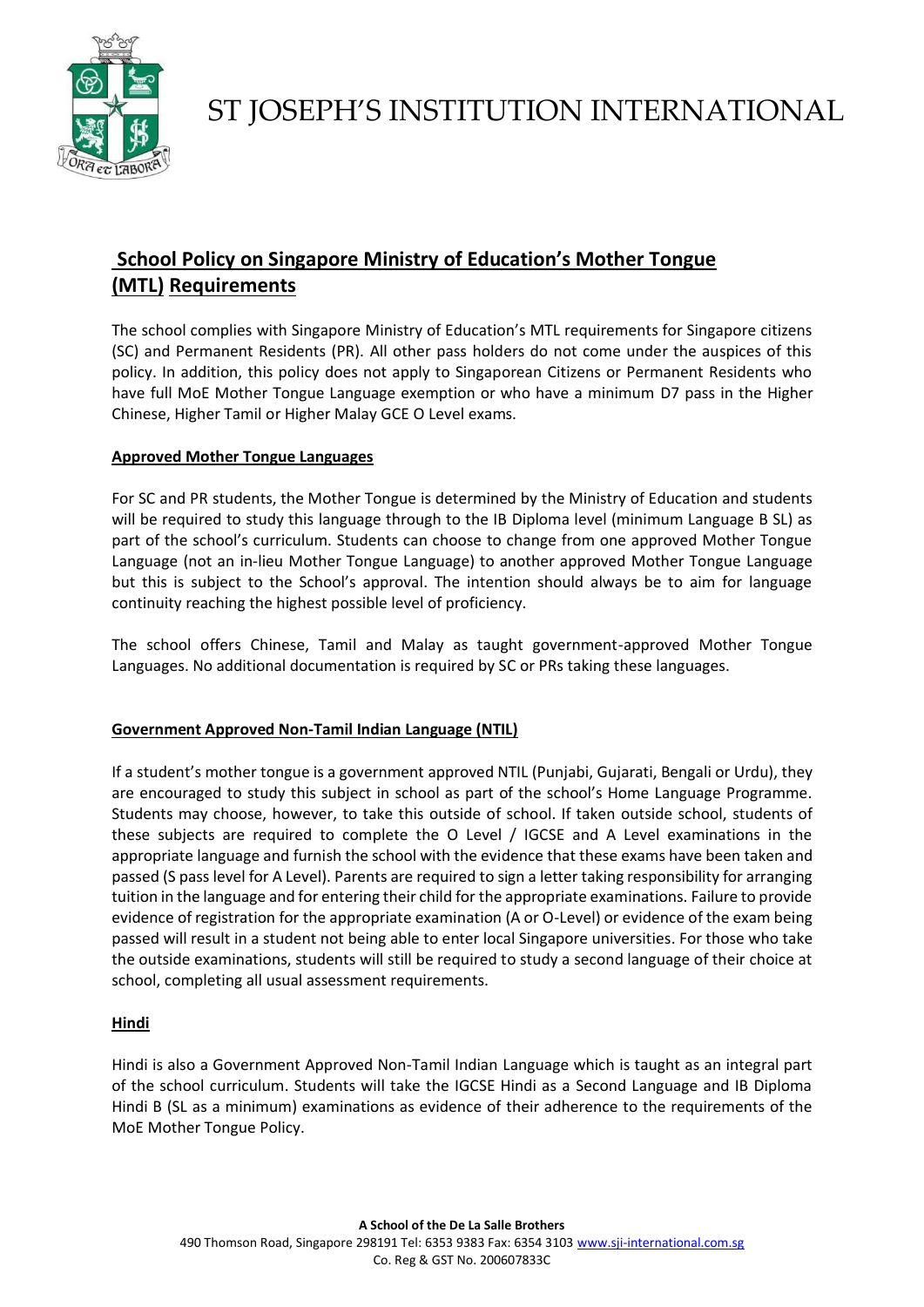#### **Mother Tongue-in-Lieu**

Students may apply for Mother Tongue-in-Lieu exemption which allows them to study French, German, Japanese, Thai, Burmese or Arabic. This is normally granted based on the length of study previously completed in that language or having a family / home connection to the language. For languages where there is a clear pathway to IB (French, German, Japanese, Arabic, Thai), students are encouraged to study these subjects as part of the school's Home Language Programme. If taken outside, students will be required to complete the IGCSE / O Level and A Level examinations in the appropriate language if they wish to attend a local Singapore university. For those who take the outside examinations, students will still be required to study a second language of their choice at school, completing all usual assessment requirements.

#### **O and A Level B Syllabus Examinations**

● Students of concern

Very occasionally, students may struggle to pass their approved Mother Tongue language (Chinese, Tamil or Malay) in Grades 11 and 12. In this case the school will support the student to apply for the B syllabus A Level equivalent examination which will be taken outside school. The school will register students for this examination which will be taken in November of Grade 11 or Grade 12. Preparation for this remains the parents' responsibility and they will be required to sign a letter to this effect. Students in this case will likely study another ab initio language in school to complete their Diploma.

Decisions about eligibility for this route **will be made by the school** on a case by case basis. As a minimum we would expect to see:

- Significant interventions over time in collaboration between school / student / parents
- Full effort towards improvement by the student over time
- Full support of parents in supporting improvement
- · Commitment to sustaining learning outside school environment
- In the expert view of the Languages department despite exceptional effort being applied, the full range of achievement (1-7) is simply not possible at IB Diploma
- Students who become a Permanent Resident after having begun studying a non-MTL

Parents who are interested in applying for Permanent Residency for their children are informed that the latter will have to study an approved Mother Tongue Language that might not be the language they are currently studying at school (i.e. Spanish, Indonesian or a non-MTL Home Language).

For students whose immigration status has changed to Permanent Resident after having begun a non-MTL (including students who began studying Spanish in Grade 5 of the Elementary School), the school will support the student to apply for full MoE Mother Tongue Language exemption if they wish to continue to study the non-MTL at school.

● Students who are Permanent Residents or Singaporean Citizens whose home language is neither English nor an MTL

If the student is a Permanent Resident or a Singaporean Citizen and has a linguistic or cultural connection to a language that is not an MTL or an MTL-in lieu (e.g. Korean or Russian), he/she can choose to study this language under Home Language Programme, and will fulfil the MTL by sitting the O and A level B Syllabus Examinations as a minimum.

If the student's MoE approved MTL is taught within the school context (Chinese, Malay, Tamil or Hindi) students will not be allowed to take the outside local examinations as an alternative to the school's curriculum at any point except as detailed above.